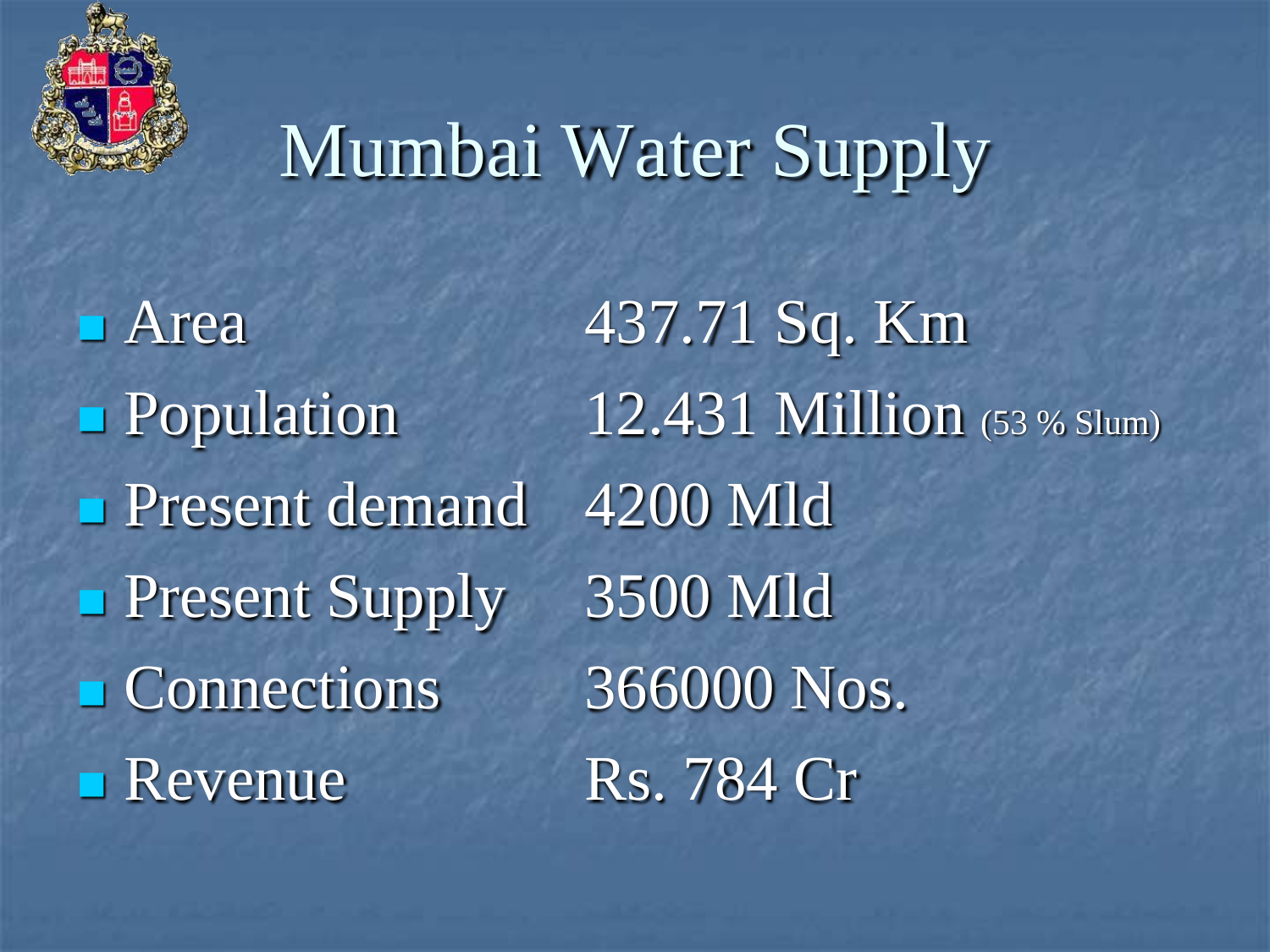

# **Challenges**

- Underground utility mapping
- AMR Metering
	- **Prohibitive Cost**
	- **Protection against damage**
	- **Nonopoly on Global of AMR Technology (Suggestion universally** acceptable interchangable unit)
- **Managing water supply in slum colonies** 
	- $\blacksquare$  Narrow passages no place to lay pipeline
	- **Bunch of connections in passages**
	- Govt. policy Slum post 1.1.1995 not eligible for facility
- **Distribution Constrains**
- **Inequitable Distribution**
- **Planners Constrains**
- **Network Analysis**
- **Gravity Supply**
- **Bigger Supply Zones**
- **Mixed Localities**
- **Drawal at Various Levels**
- **Continuous Infrastructure Development**
- Delay in Implementation of DP plan (Especially Roads)
- **Short Supply & Contamination**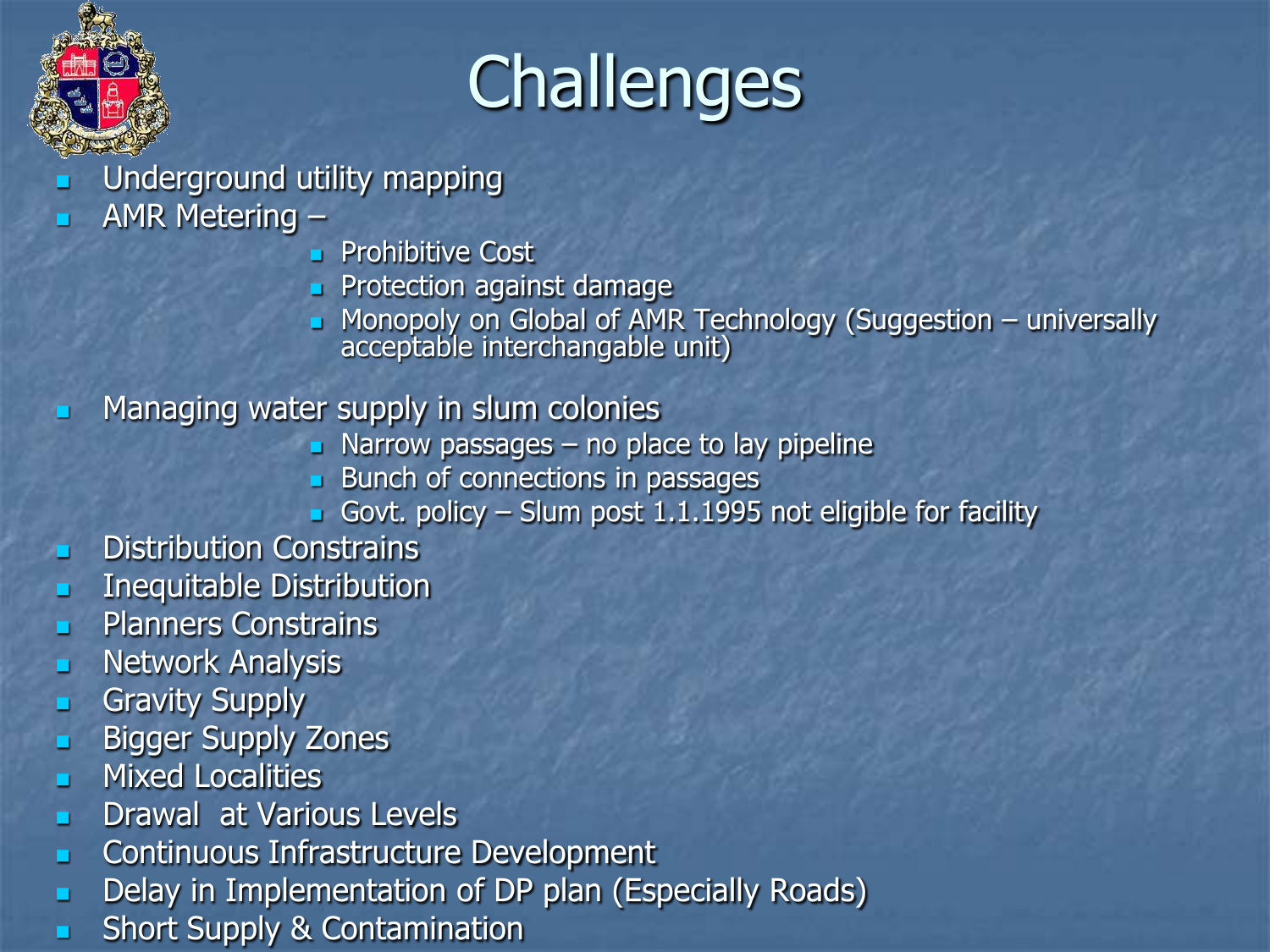

# Action Plan

Comprehensive Water Distribution Improvement Programme (WDIP)

Network Survey & GIS Maping. **Hydraulic simulation of water supply zones / DMAs Leakage Detection & Repairs** Setup Permanent Leak Detection & NRW Assessment System. **Equitable Distribution** Customer Relationship Management **Capacity Building** Asset Management **Quality Assurance & Reporting** Develop 24 x 7 Water Supply System New Source Development – 2891 MLD With Gargai, Pinajal & Damanganga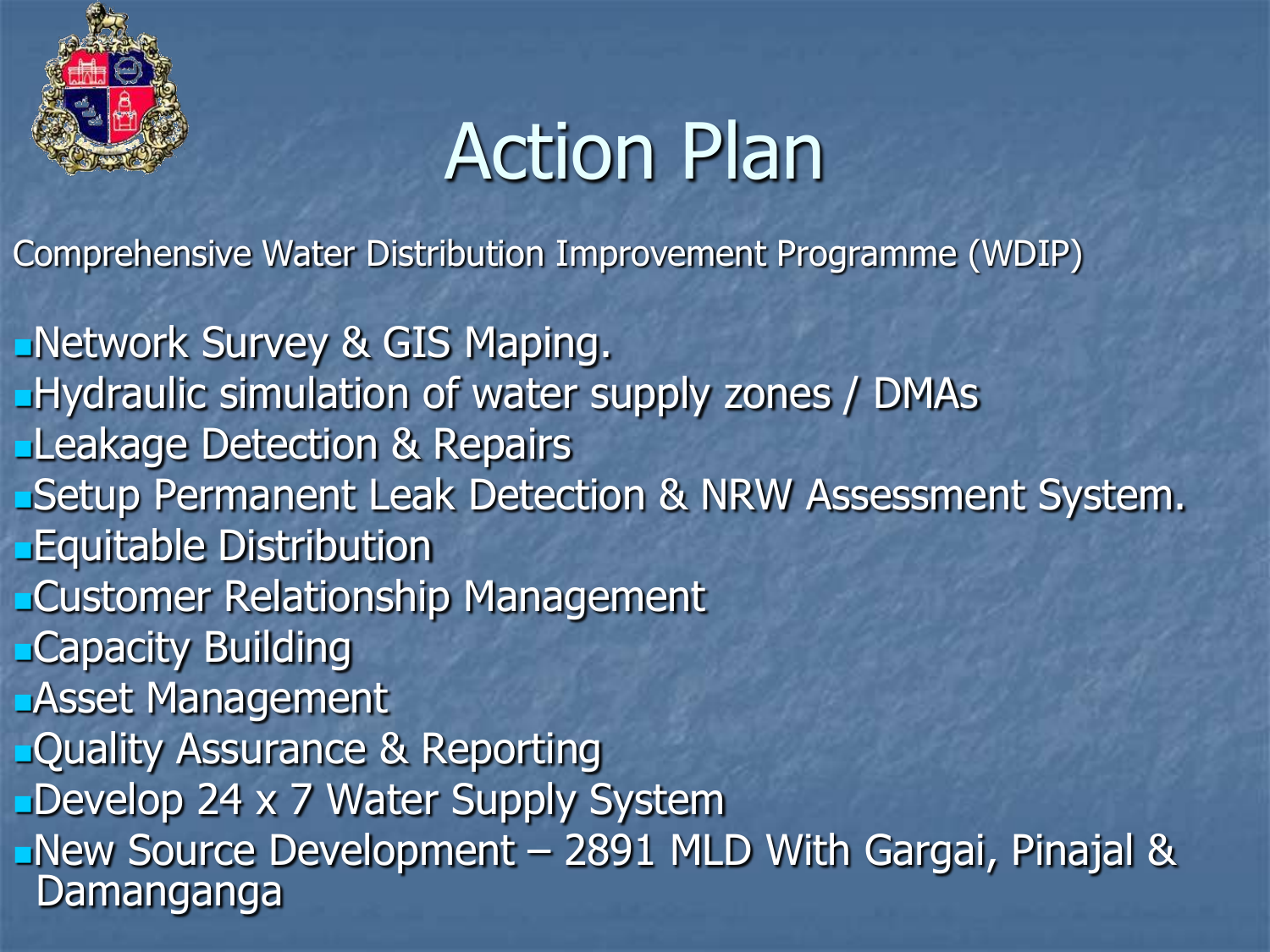

## **MUMBAI SEWERAGE SETUP**

1.Sewerage Project wing: Laying of New Sewer Network

2. Sewerage Operations wing: Operation of Maintenance of Sewer Pumping Stations , Treatment Plants ,Underground Sewer network.

3.Mumbai Sewage Disposal Project Wing: Implementation of major Waste Water Treatment Facility.

4. Mechanical and Electrical Wing: Planning, Implementation ,Operation and Maintenance of Mechanical/Electrical equipment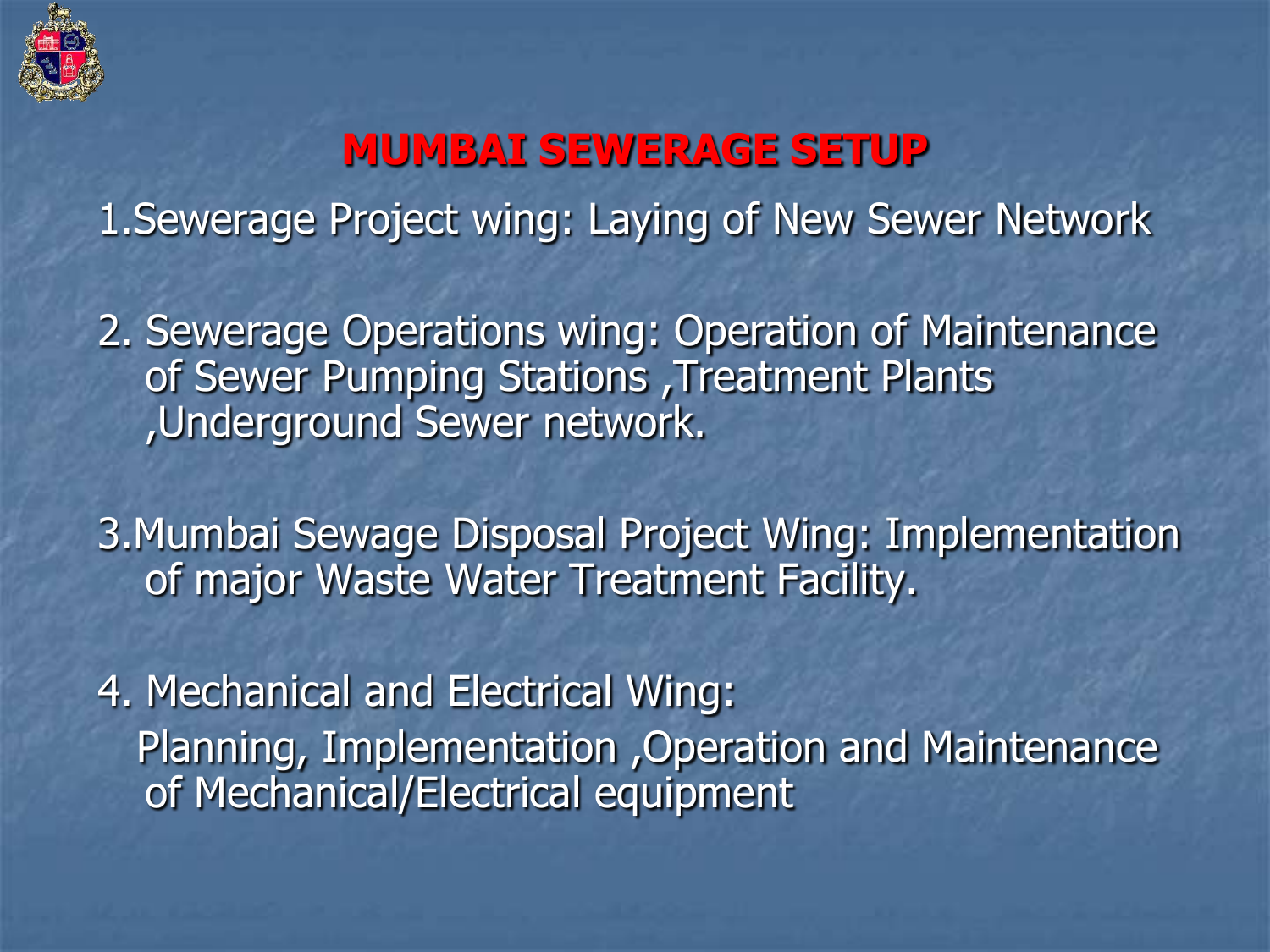

## Sewage Generation & Disposal

 $\blacktriangleright$  Total Water Supply – 3500 mld Domestic sewage generated -2700 mld Sewage collected -1700 mld Treatment facility available -1998 mld Untreated sewage going to Sea through Nalla - 1000 mld Sewered Area - 62%  $\blacktriangleright$  Population served with sewerage facility- 48.5%  $\triangleright$  Diversion of dry weather flow - 13 sites planned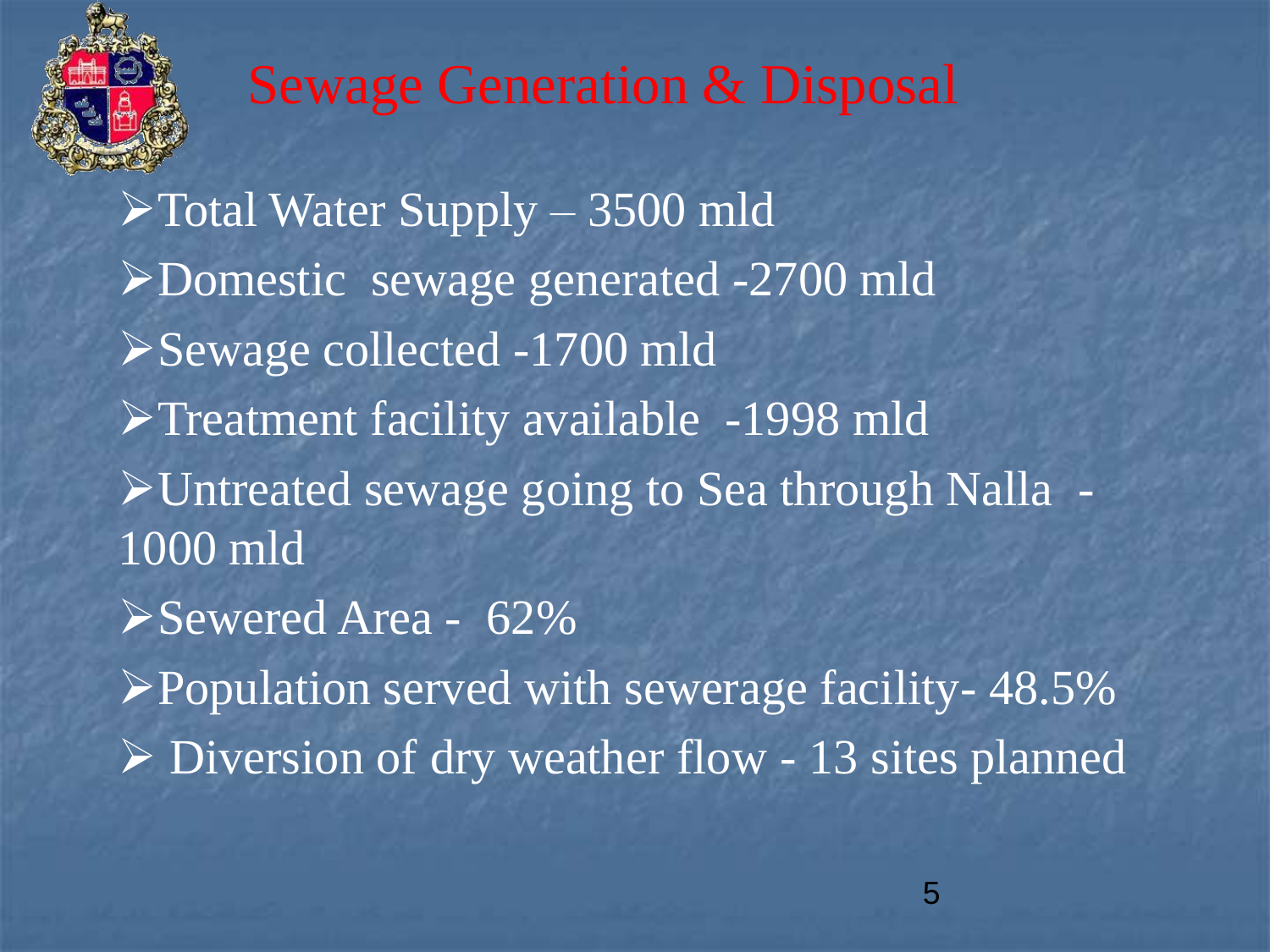

Challenges in implementation OF Major Projects and Operations

## 1) Paucity of land.

- 2) Construction of New Facility by retaining the Existing one till new Facility is commissioned.
- 3) Laying Sewer underneath Railway tracks by 'No Dig Technology.
- 4) Rehabilitation of Old Sewer Network.
- 5) Slum connectivity with Sewerage network.
- 6) Desludging, operations and disposal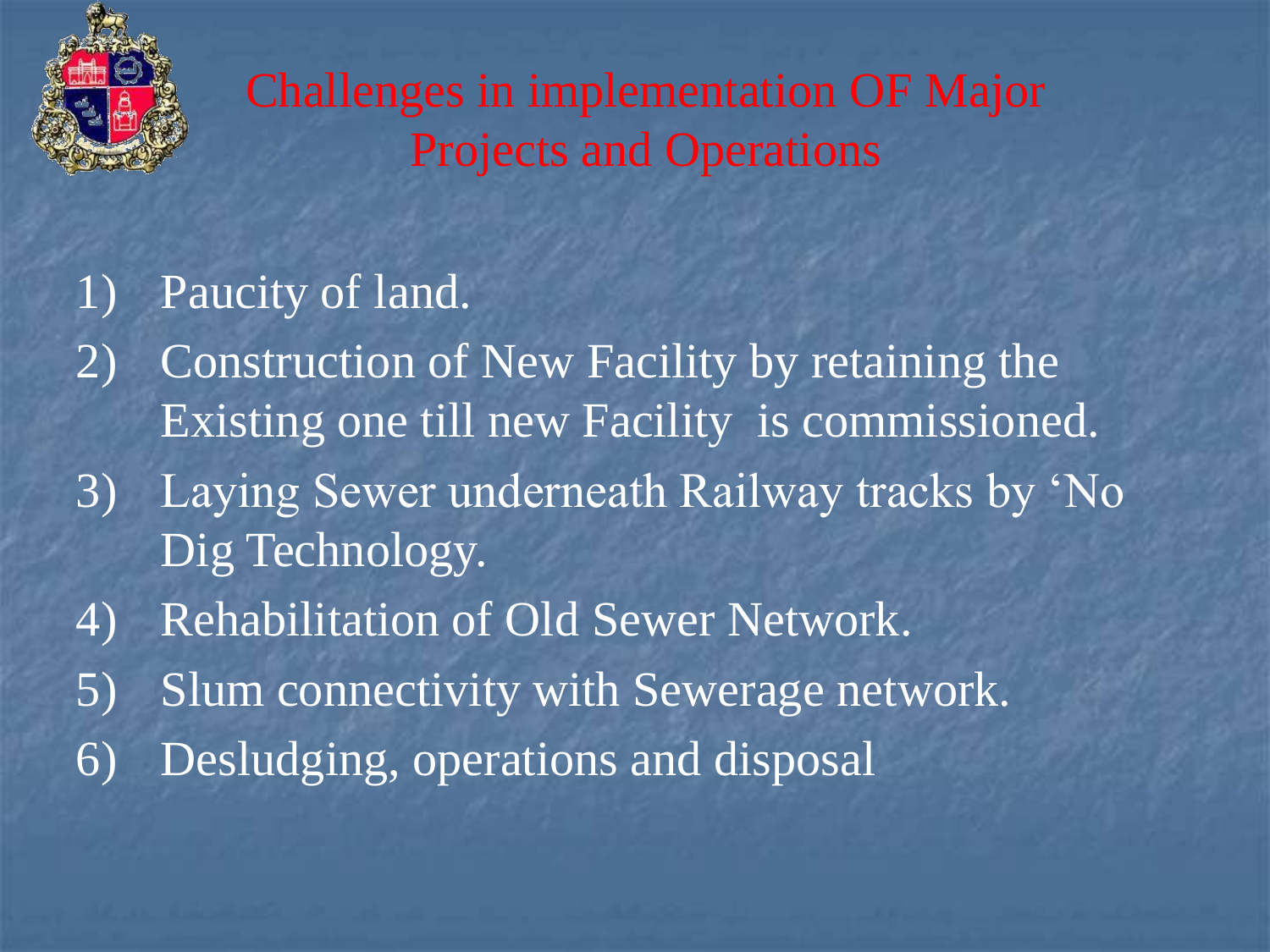

#### Mumbai Sewage Disposal Project Stage II Master plan

**Erangel Outfail** 

|                         | <b>Master Plan Recommendations: Upto 2031</b>  |                  |                      | <b>NEW SEWERAC</b><br><b>WATER BODY</b> |
|-------------------------|------------------------------------------------|------------------|----------------------|-----------------------------------------|
|                         | <b>New Sewers</b>                              |                  | <b>60 km</b>         |                                         |
| THANE                   | <b>Sewer Upsizing</b><br><b>CHATKOPAR WWTW</b> |                  | <b>100 km</b>        |                                         |
|                         | <b>Sewer Rehabilitation</b>                    | Zone 7           | <b>360 km</b>        |                                         |
|                         | <b>Area Sewerage</b>                           | <b>GHATKOPAR</b> | <b>3600 Ha</b>       |                                         |
|                         | <b>Ocean Outfalls (Erangal)</b>                |                  |                      |                                         |
|                         | <b>New Pumping Stations</b>                    |                  | 18<br>MEAL HARBOUR   |                                         |
| <b>VALLABH NAGAR PS</b> | <b>Pumping Station Expansion</b>               |                  | 43                   |                                         |
| <b>GORN PS</b>          | <b>New WWTP</b>                                |                  |                      |                                         |
| HAYANDAR                | <b>Upgrading WWTP</b>                          |                  |                      | Colcipe Out<br><b>SAN CHINES IN</b>     |
|                         |                                                |                  |                      | <b>TOBER / NOAD #1</b>                  |
|                         |                                                | Lovegrove Outla! | <b>BARTARY MAKER</b> |                                         |

ARABIAN SEA

**STAGE II - MASTER PLAN**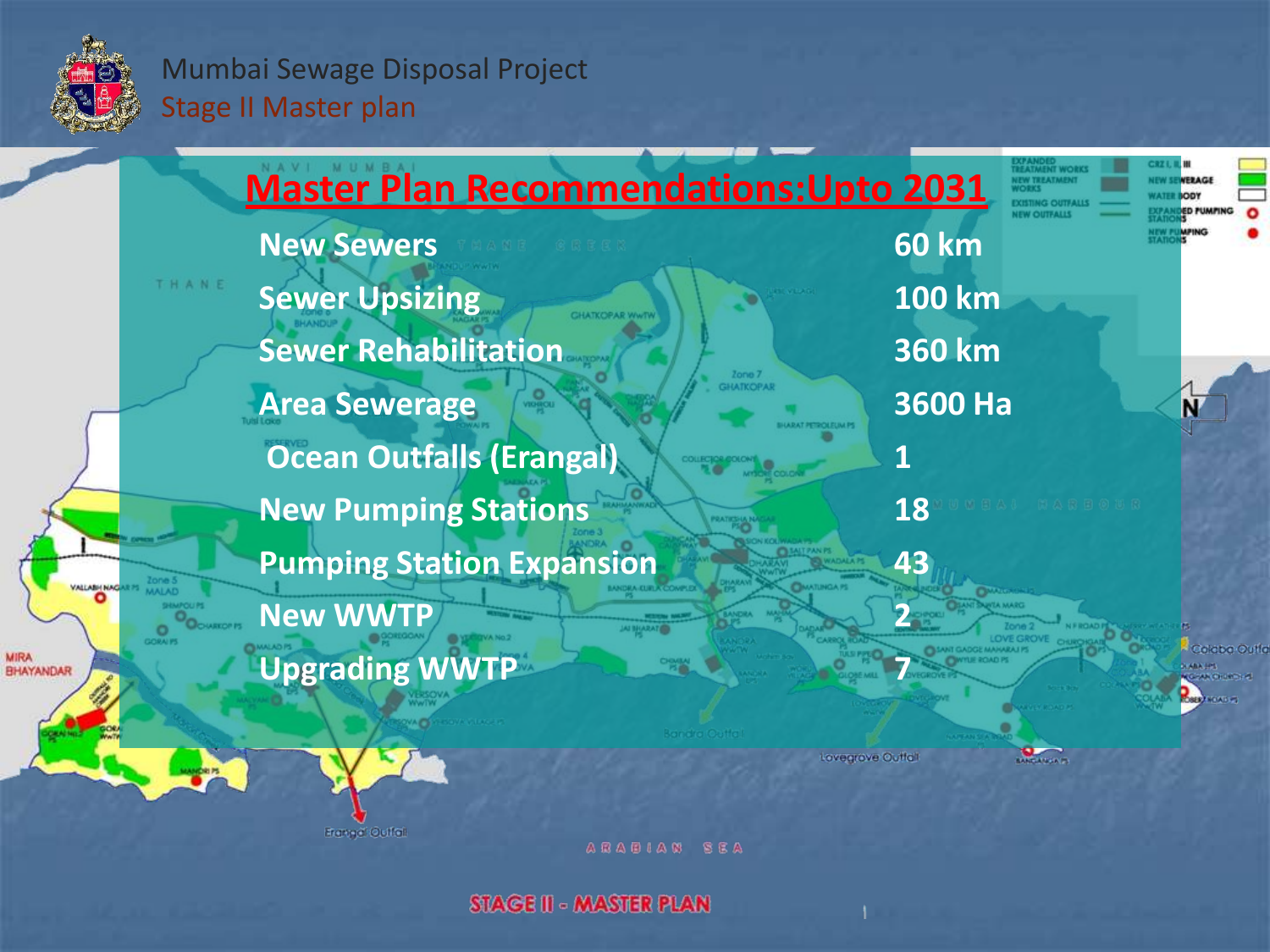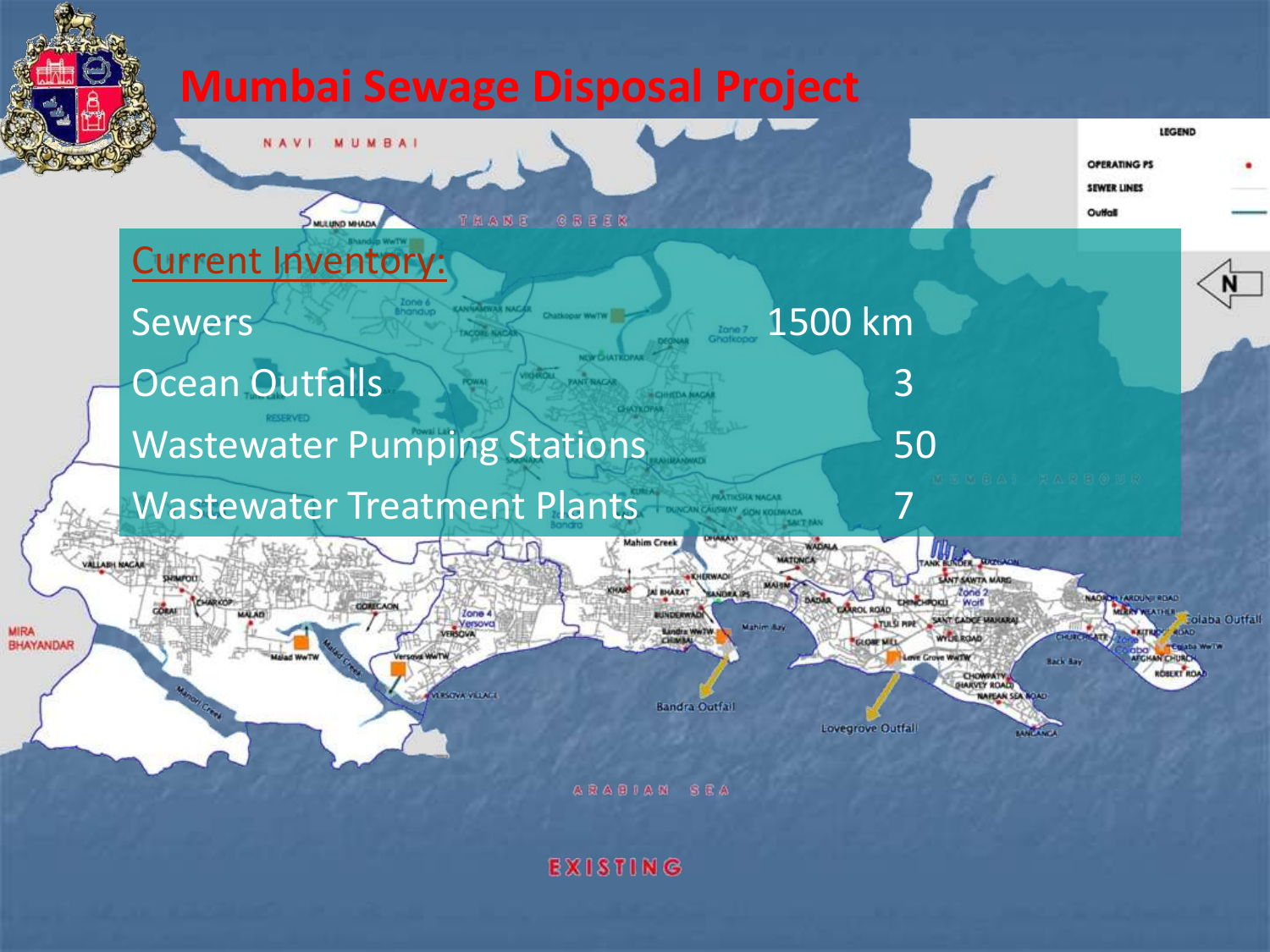

#### **SANITATION NEED ASSESSMENT**

**. Total population of Mumbai 1,24,32,830 . Total slum population of Mumbai 65,29,448 (52.51% ) . Non slum population 59,03,382 (47.49% )**

| <b>Latrine Type</b>   | Users   |  |  |
|-----------------------|---------|--|--|
| <b>Flush latrine</b>  | 1456829 |  |  |
| <b>IPit latrine</b>   | 31021   |  |  |
| lOther                | 47981   |  |  |
| <b>Public Latrine</b> | 1071412 |  |  |
| pen                   | 58238   |  |  |

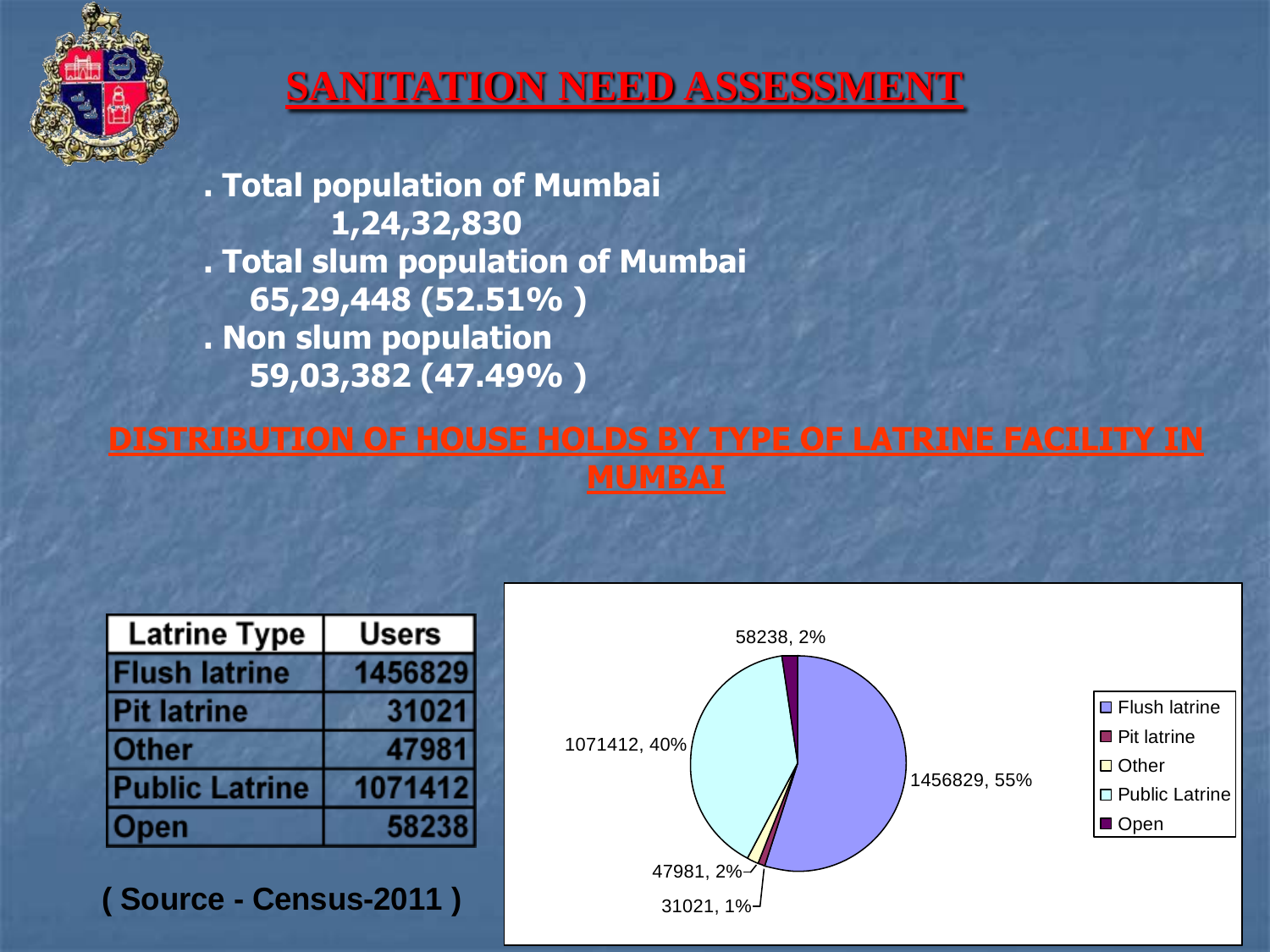

## **MUMBAI SEWAGE DISPOSAL PROJECT**

**. Slum Occupancy - 8.3% of Area . Slum Population - 53 . Seats Available - 10899 seats . Seats under construction - 4200 seats . Seats required - 35000 seats Operation and Maintenance by Community based Organisation. Monthly family pass issued to slum users**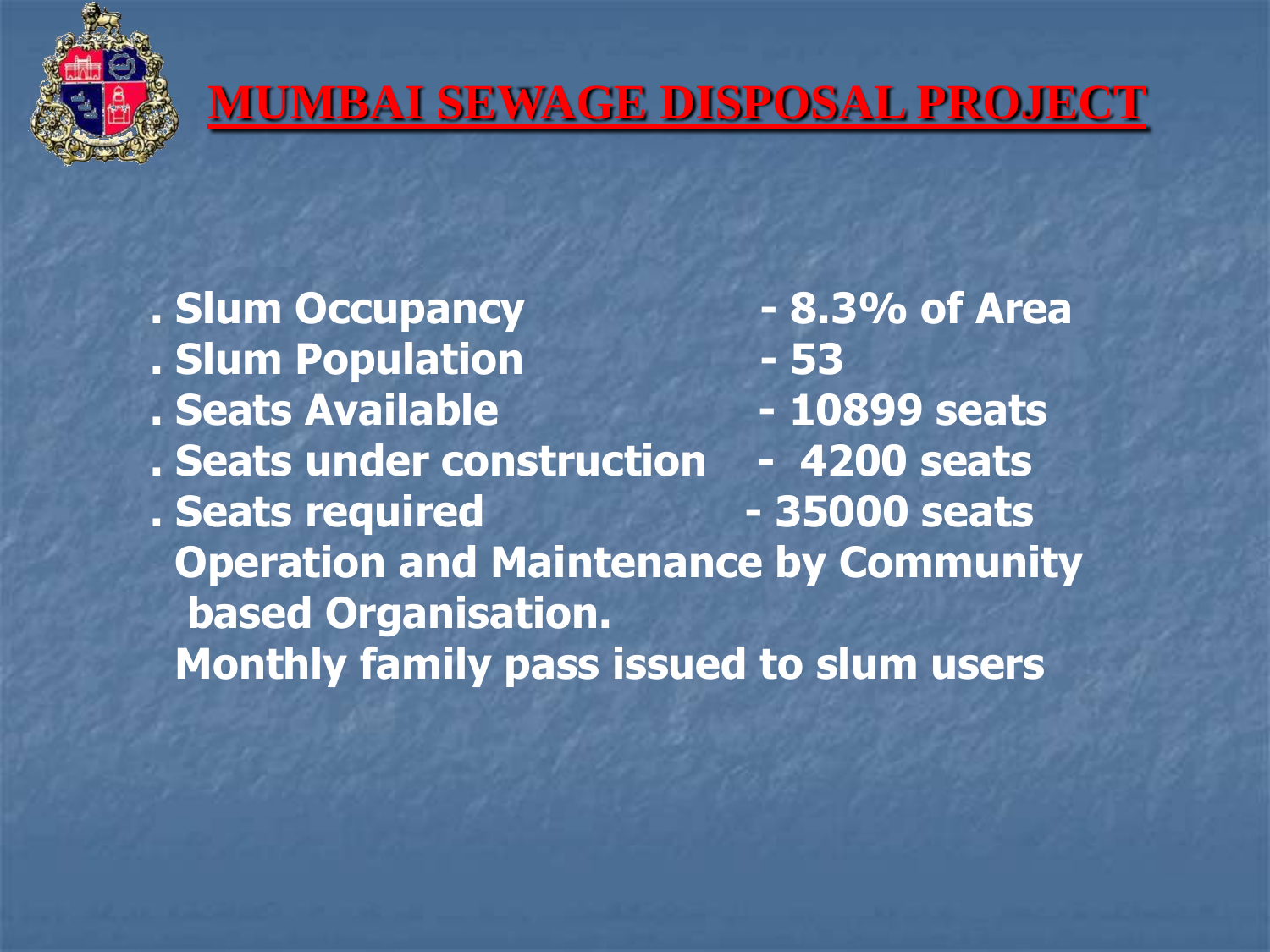

#### **LONG TERM STRATEGY FOR OPEN DEFECATION FREE MUMBAI**

**. All toilet construction activities should be under one head. . Liaison with all land owners such as 1) Railway Authorities. 2) Salt Commissioner. 3) Mumbai Port Trust. 4) Forest Dept.** 

 **Above bodies are not allowing construction or Demolition/ reconstruction of community Toilet Blocks on their Land.**

**. Regular monitoring of O & M of toilet blocks - As per Circular U/N DMC (ENV.&W.M.)/476/Gen/dtd. 26.06.2007 – After Handing over the Toilet blocks to CBO, the concern A.E. (Env.) of local ward office shall check periodically & report to D.M.C. (ENV.&W.M.) / Ch. Eng. (M.S.D.P.)**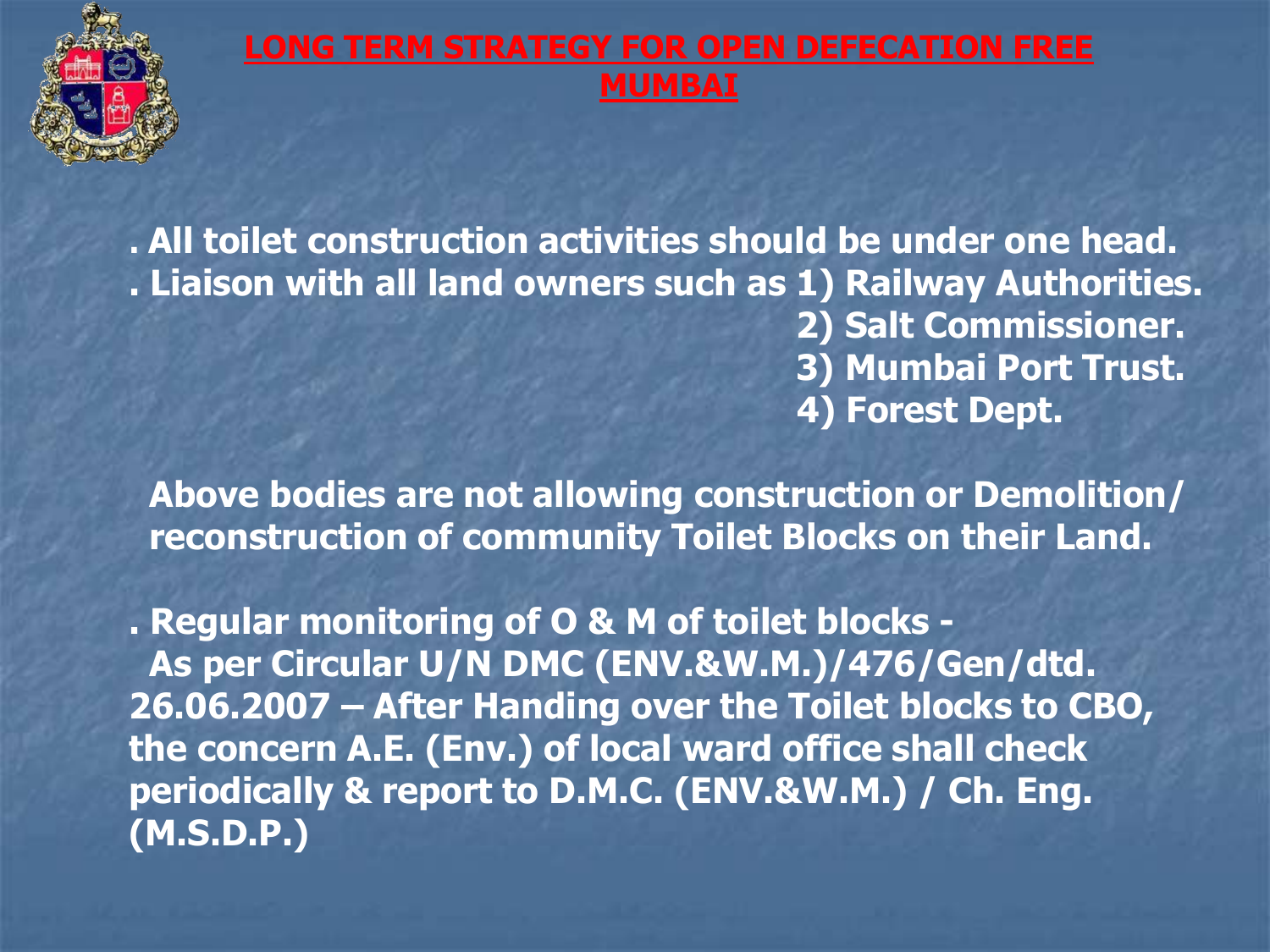

# **PLAN FOR UPDATING SANITATION DATA**

**. As a part of monitoring mechanism regarding service level benchmark of sanitation coverage under JnNURM is very essential.**

**. City Sanitation Plan (CSP) is being prepared in consultation with CRISIL**

**. To compile all sanitation related data a Tender for inventory of all existing Toilet blocks in Mumbai is under progress.**